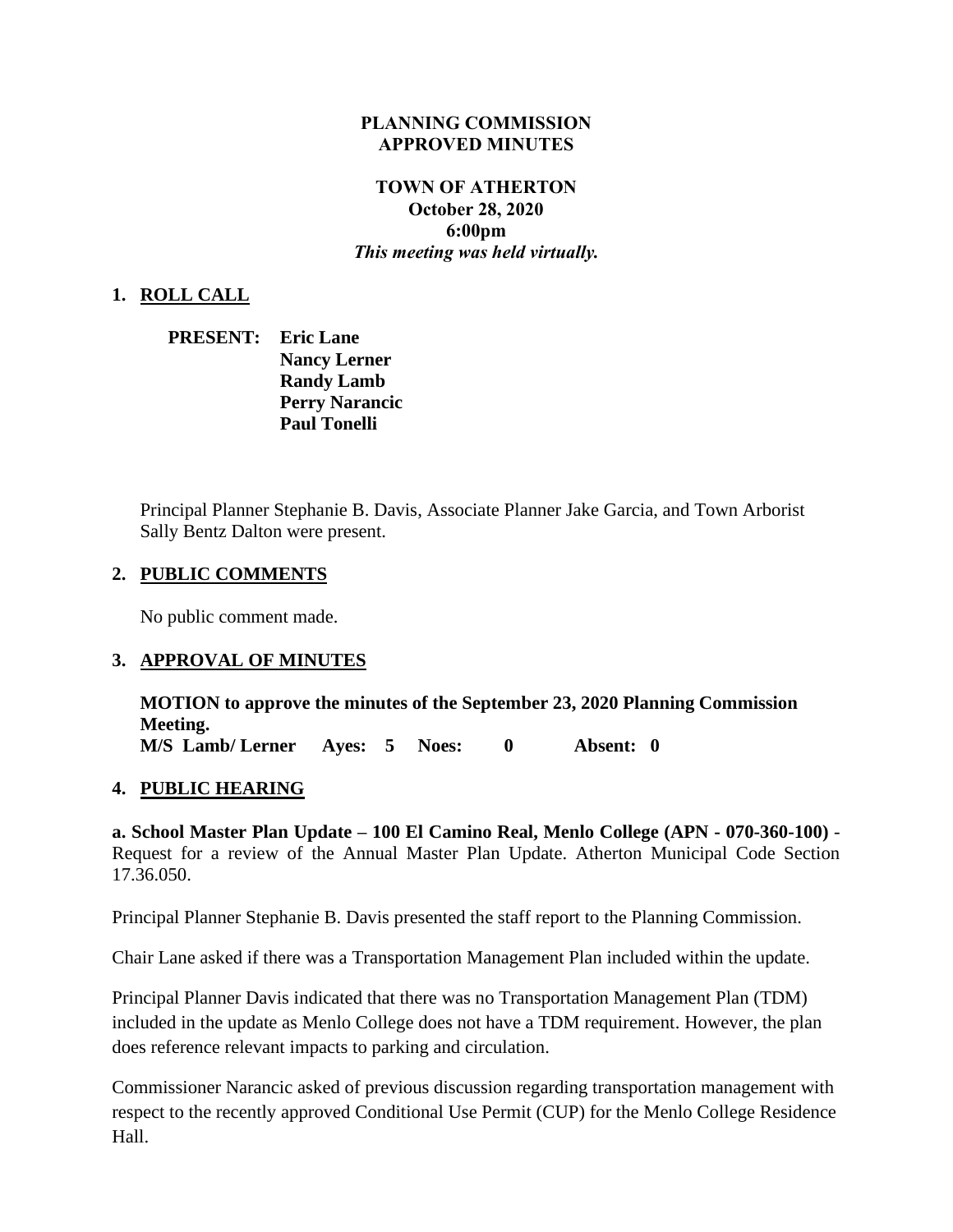Open public hearing.

Menlo College President, Steven Weiner responded that the CUP for the recently approved residence hall included a condition to monitor traffic at the Alejandra entrance and updated the Commission that the project is currently going through plan check.

Menlo College President Weiner highlighted that COVID has introduced a high level of uncertainty on planning. He further highlighted the safety precautions being prioritized taken on by the campus as it conducts business.

Commissioner Lamb asked what the timeline was for construction of the dormitory was.

President Weiner indicated the project was in plan check and once approved construction will start shortly after.

Commissioner Lamb commended the Menlo College in all their efforts dealing with the Pandemic.

Close Public Hearing.

### **Motion to approve the filing the 2020 annual Master Plan update from Menlo College.**

**M/S Lane/ Lamb Ayes: 5 Noes: 0 Absent: 0**

**b. Lot Line Re-designation- 333 Atherton (APN 073-220-160**) – Request for a Lot Line Redesignation to define the northern property line (parallel to Atherton Avenue) as the front property line and the southern property line as the rear property line. Atherton Municipal Code Chapters 17.20 and 17.32.

Principal Planner Stephanie B. Davis presented the staff report to the Planning Commission.

Open Public Hearing.

Project architect Wei Yu, thanked staff for the presentation and indicated he was available for any questions.

Neighbors at 345 Atherton Avenue, Dan Leemon and Julie Dorsey asked how the project site was to impact heritage trees that are located on their property.

Town Arborist Sally Bentz Dalton indicated that the Heritage Tree Ordinance would be applicable for all trees on site as well as trees on neighboring properties and that any new development may have specific tree protection measures to be implemented depending on the proposed plans. The Town Arborist further highlighted that if any damage to heritage trees happens, the applicant could likely be fined.

Commissioner Tonelli asked if the Tree Protection Zone (TPZ) extends across property lines.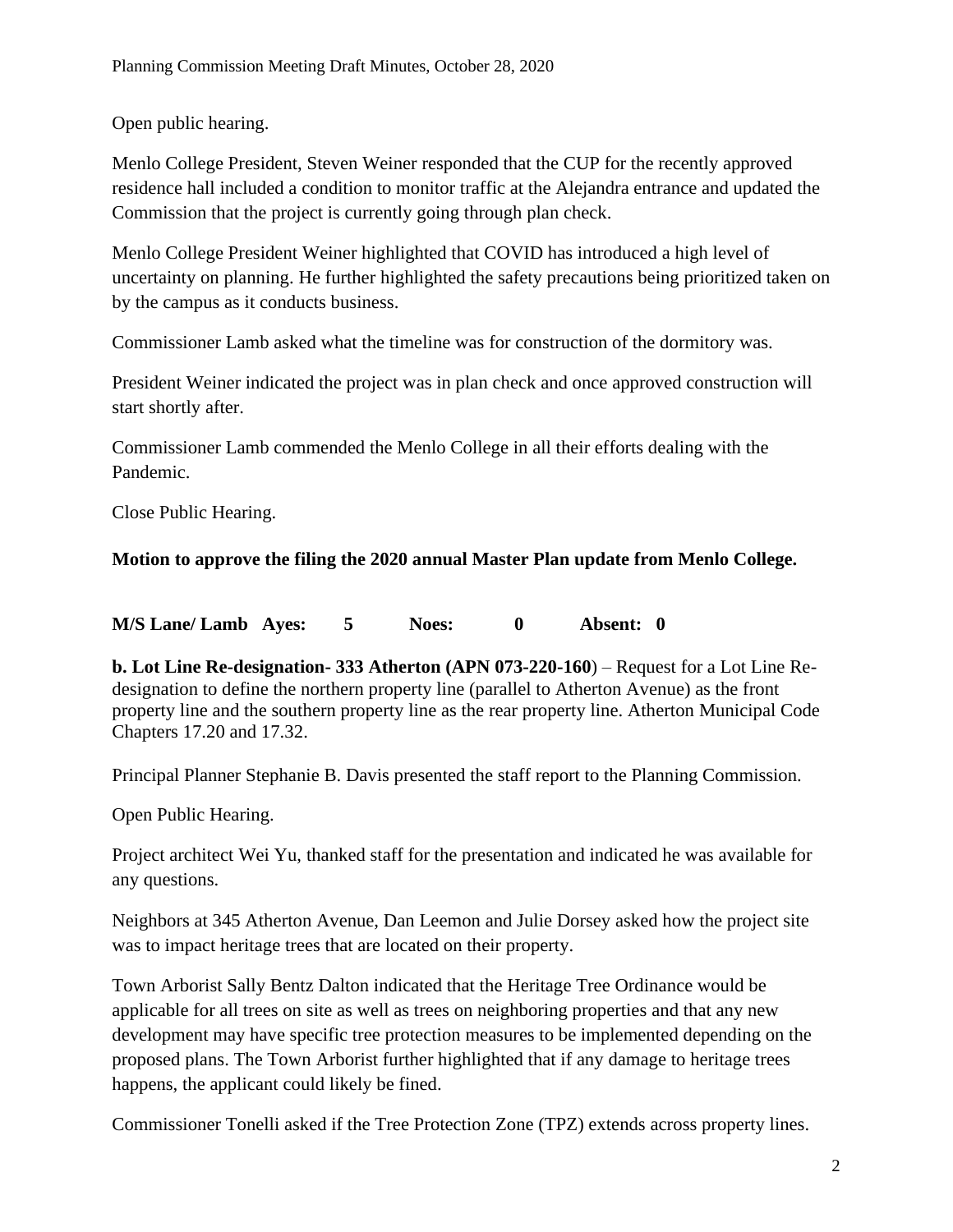Town Arborist indicated that the TPZ does account for TPZs that cross property lines.

Principal Planner Davis highlighted that no formal submission for development has been submitted.

Chair Lane indicated that if the neighbors are interested that they keep in contact with the applicant and Town staff for updates to any proposed development.

Neighbor Dan Leemon expressed hopes that the project at 333 Atherton is mindful of neighbors in their development.

Project architect highlighted details of the proposed project and ensured they planned to be mindful of neighbors.

Robert White a representative on behalf of 303 Atherton asked about required landscape screening during and after the project.

Town Arborist Bentz Dalton informed that the applicant was responsible for screening any new structures within five years, which typically happens after the project is nearing completed construction.

Closed Public Hearing

Commissioners Tonelli and Lane indicated that the Lot Line Redesignation makes sense and conveyed support for approval.

**Motion to approve the Lot Line Redesignation at 333 Atherton Avenue based on the findings and subject to the conditions listed in the draft Lot Line Redesignation Certificate to allow the northern property line, parallel to Atherton Avenue to be the front property line for the reasons enumerated in the Staff Report and with the conditions stated in the Lot Line Redesignation Certificate.** 

**M/S Tonelli/ Lamb Ayes: 5 Noes: 0 Absent: 0**

**c. Heritage Tree Removal (HTR) Permit - Undeveloped parcel (no Address) located behind 283 Selby Lane in Atherton (Assessor's Parcel Number 059-281-250) -** Request for a Heritage Tree Removal (HTR) Permit to allow for the removal of three (3) heritage trees; one (1) Coast Live Oak tree and (2) Redwood trees. Atherton Municipal Code Chapter 8.10.

Principal Planner Stephanie B. Davis presented the staff report to the Planning Commission.

Two public comments were read into the record, both which opposed the application for the Heritage Tree Removal.

Open Public Hearing.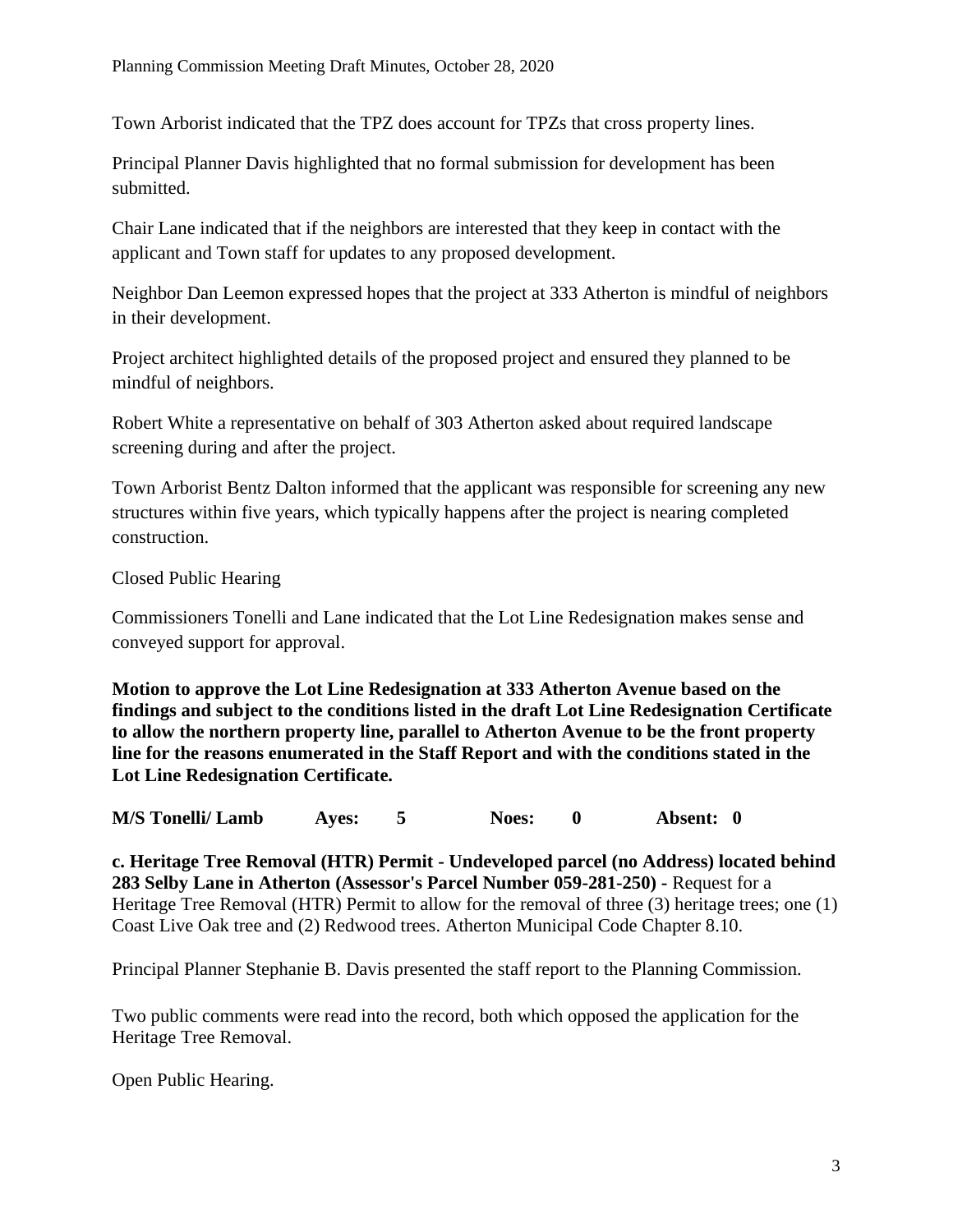Property owner and applicant Joan Frost presented to the Planning Commission, and detailed the property title research conducted, comments received from Menlo Park Fire District on emergency vehicle access impeded by the trees, and how the HTR would allow for use of the property which would otherwise be not accessible. Property owner also detailed the outreach conducted and responses received from neighbors.

Commissioner Tonelli asked project applicant why she was requesting the HTR now prior to any eminent property exchange or plans for development.

Property owner indicated that the HTR is a demonstration that the trees can be removed otherwise the property would be considered land locked and not accessible for development.

Chair Lane asked the applicant if the intention was to sell the property.

Applicant indicated that the intention is to either sell the property or develop then sell the property.

Commissioner Narancic had asked the applicant why they did not create a contingency for purchase of the parcel, that the trees be removed.

The applicant responded that they did ask the seller for that option, however the seller did not want to wait on the Planning Commission schedule to have trees approved for removal, and the seller was unwilling to sell the parcels individually.

Neighbor at 269 Selby, Joanne Baciocco further expressed that if the applicant wanted to sell the lot or build on the lot that they consider granting access from 283 Selby Lane and that the heritage tree removal is not necessary.

Closed Public Hearing.

Commissioner Tonelli asked about the health of the Oak trees proposed for removal.

Town Arborist Sally Bentz Dalton indicated that the trees were healthy and that even with recommendation from Menlo Fire the Planning Commission would need to grant approval.

Chair lane asked if the trees were located on an easement for the lot.

Principal Planner Stephanie B. Davis clarified that the trees were not located on an easement but within the property itself and iterated that it was the point of access from a public street to the flag lot shaped property.

Chair Lane further clarified that the trees were located on the portion of the property intended for access.

Staff confirmed that it was.

Commissioner Narancic indicated that it is unclear why the applicant would purchase a property knowing that healthy heritage trees would need to be removed from the property to gain access.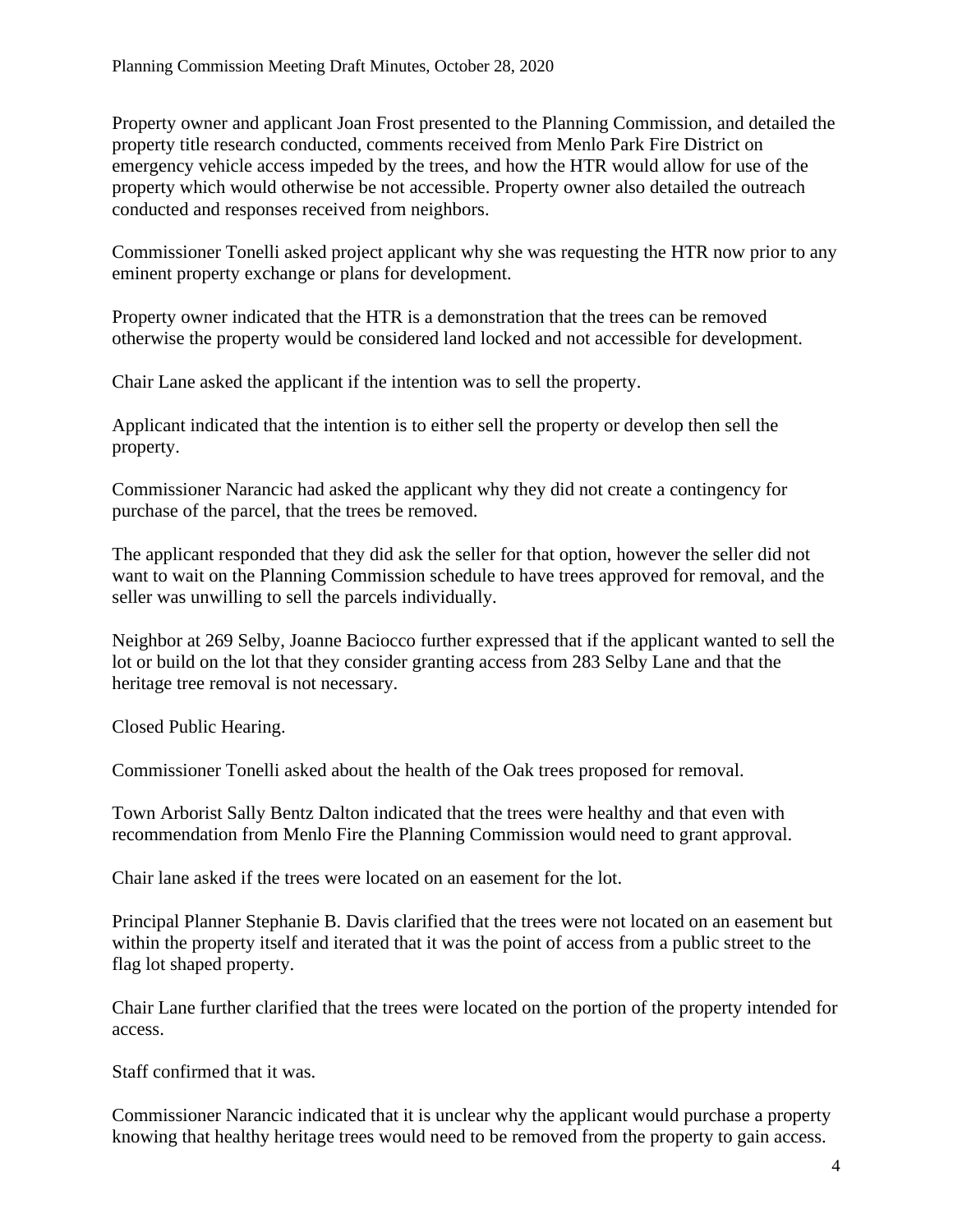He further clarified that he is unable to make the findings for the removal of a healthy heritage tree.

Commissioner Tonelli indicated that he respected the Heritage Tree Ordinance, and the opinion of Menlo Fire. He further indicated that he visited the site and found that the driveway is not useable for access or for underground utilities without the removal of those trees. He further highlighted that he agrees that the timing of the HTR request is not ideal, but inevitable.

Chair Lane agreed with Commissioner Tonelli's statements and further highlighted that the property has always been a flag lot with access from Selby Lane and the trees block that access. He also noted that the applicant attempted to request removal of trees as a contingency to purchase but was denied. He further expressed that this removal was going to happen at some point in the future and that in this case it is further supported by the fire code and having an adequate replanting plan.

Commissioner Tonelli asked if there is any need to expand upon the size of trees proposed in the replanting plan.

Town Arborist indicated that the replanting plan was sufficient and smaller size trees were more suitable for a lot that is not being actively occupied.

Commissioner Tonelli empathized with neighbor concerns but looking at the site found that the surrounding trees will provide some screening, and that the removal of the oaks is necessary for access to the site.

Commissioner Narancic indicated that a removal is permitted where there is necessity and through demonstration of no feasible alternative. He further conveyed that the burden of proof is on the applicant to demonstrate, that there is no feasible alternatives and that he had not heard such demonstration of alternatives and found that the application not be approved until a demonstration has been conveyed. Commissioner Narancic used an example of a possible alternative that the applicant did not demonstrate of a potential easement that could be granted on 283 Selby to the benefit of the un-addressed lot which was considering the removal of the HTR.

**Motion to approve the Heritage Tree Removal Permit at an undeveloped lot with no address (APN 059-281-250) located behind 283 Selby Lane based on the findings and subject to the conditions listed in the draft Heritage Tree Removal (HTR) Permit to allow the removal of three heritage trees; Tree #2, a 31-inch Coast Live Oak, Tree #3, a 43-inch Coast Redwood, and Tree # 6, a 29-inch Coast Redwood.**

**M/S Lane/ Tonelli Ayes: 3 Noes: 1 Absent: 1**

# **5. STAFF REPORTS**

## **6. COMMISSIONERS' REPORTS**

Town Staff updated the Planning Commission that the draft ADU ordinance was approved by the City Council at the October 21, 2020 meeting.